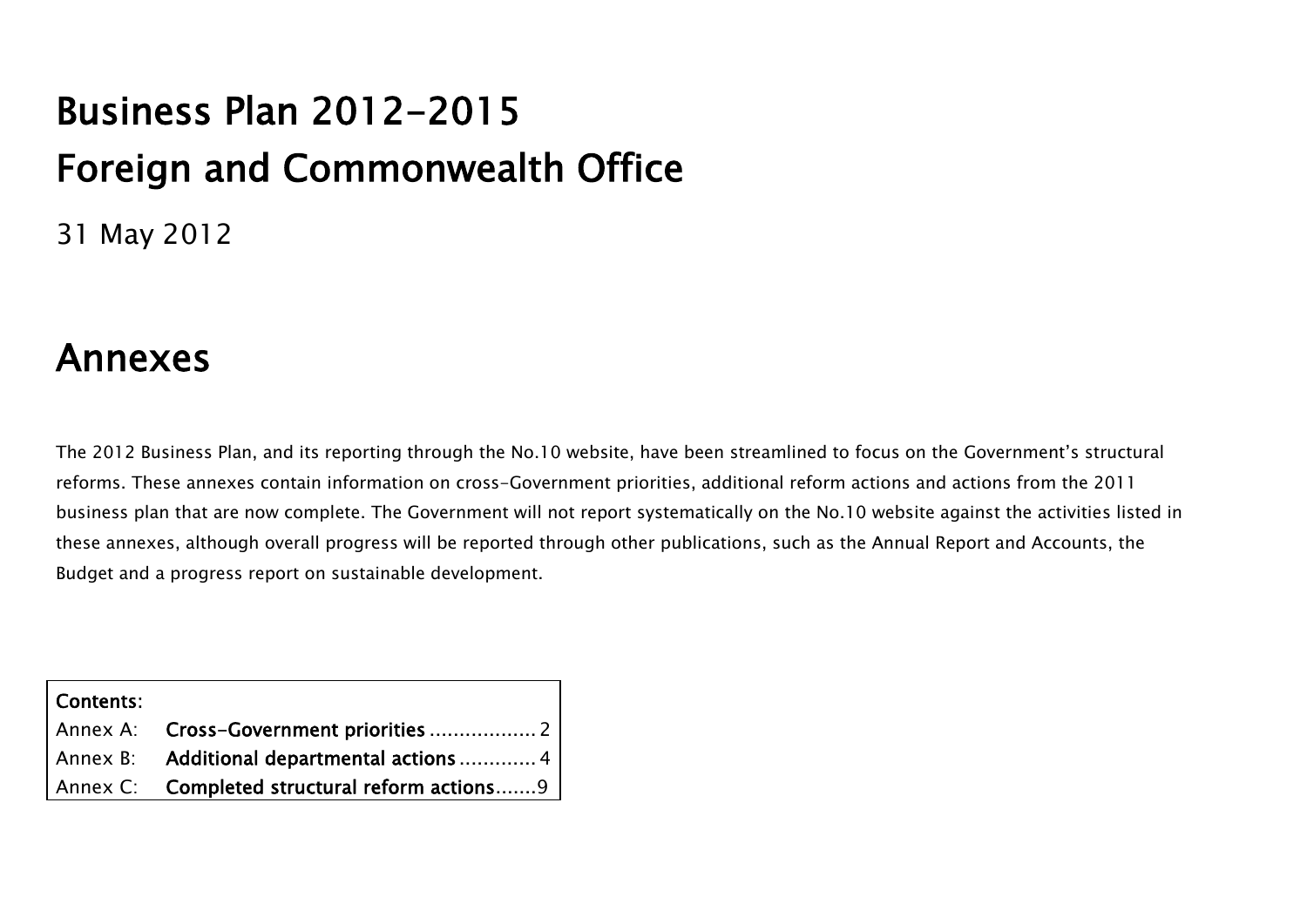# <span id="page-1-0"></span>Annex A) Cross-Government priorities

The Government is committed to driving progress of a number of shared priorities across different departments. Foreign and Commonwealth Office is contributing to these priorities through the commitments listed below.

Where set out, numbers in brackets refer to the position of actions in the Structural Reform Plan section of the Business Plan.

# 1. Sustainable development

- Ensure FCO work to promote (at the international level) sustainable development and poverty reduction underpinned by human rights, democracy, good governance and protection of the environment.
- FCO will:
	- o Assess and manage environmental social and economic impacts and opportunities in its policy development and decision making
	- $\circ$  Implement the Department's plan to deliver on the Greening Government Commitments, supplying quarterly information and contributing to an annual report on progress.
	- o Procure from small businesses with the aspiration that 25% of contracts should be awarded to SMEs
- The FCO recognises the interconnections between society, the environment, and economy and supports HMG aims to find solutions that deliver benefits for all of these whilst minimising negative impacts. Our long term economic growth relies on protecting and enhancing the environmental resources that underpin it. The Coalition Government"s refreshed vision and commitments for sustainable development build on the [principles](http://sd.defra.gov.uk/what/principles/) that underpinned the UK's 2005 sustainable development strategy. The goal of living within environmental limits and a just society will be achieved by means of a sustainable economy, good governance, and sound science.
- The FCO will ensure that sustainable development informs our policy making and broader corporate agenda. Key areas of foreign policy with strong sustainable development dimensions are signposted in the Structural Reform Plan. By SD Principle, actions with economic, environmental or social SD relevance in the Structural Reform Plan include:
	- o Living within environmental limits: 1.5, 2.4
	- o Ensuring a strong, healthy and just society: 1.5, 2.3, 2.4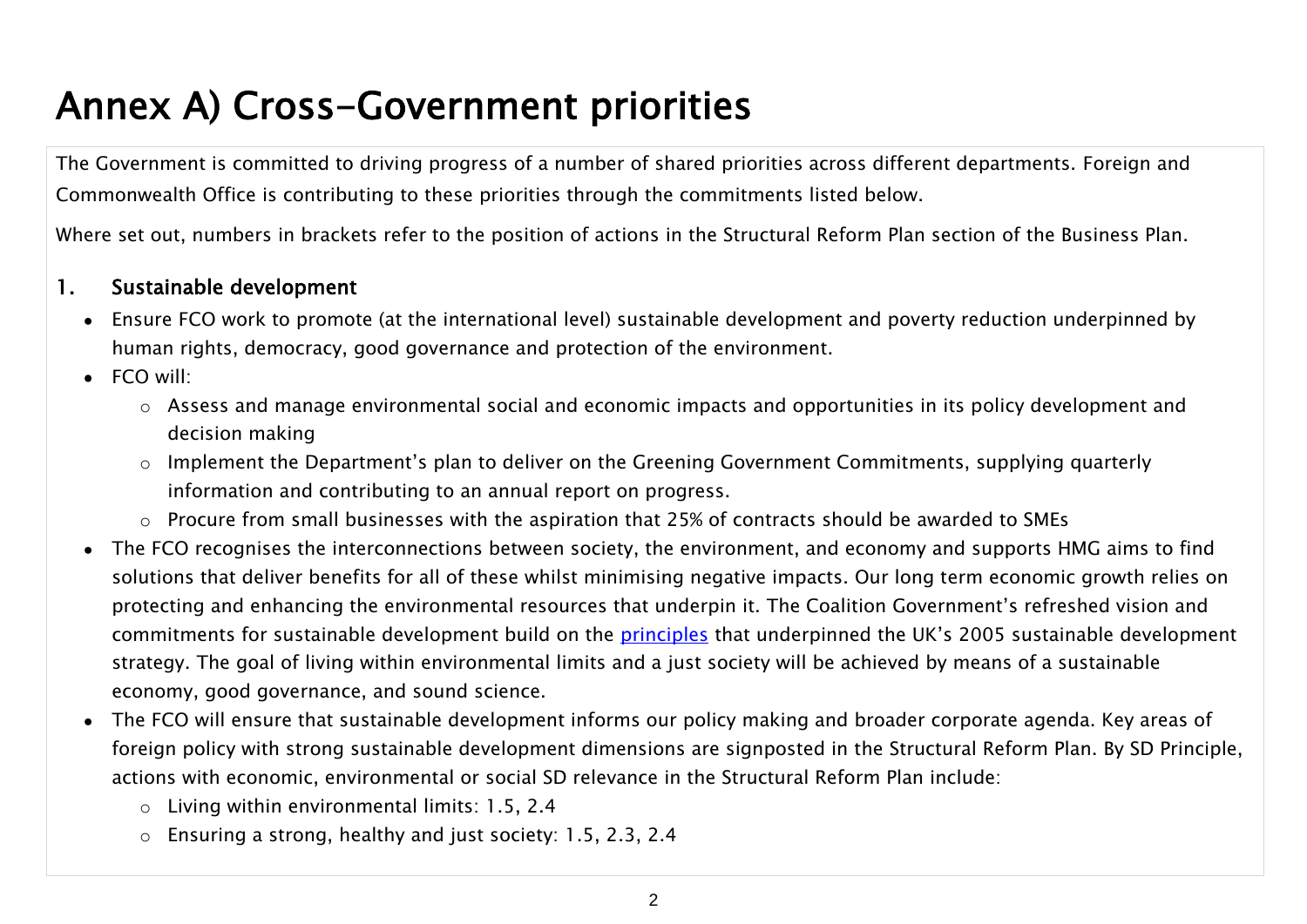- o Achieving a sustainable economy: 2.1, 2.4
- o Using sound science responsibly: 1.3, 2.2, 2.4
- o Promoting good governance: 1.2, 1.3, 1.4, 1.5, 1.6, 2.4

# 2. Efficiency

- Ensure support for Efficiency and Reform, including efficiency measures to delivery savings and broader reforms to public services.
- Consular services are delivered where more efficient online, by telephone or in partnership with NGOs, commercial organisations or other governments.
- The Departmental Efficiency part of the Business Plan (in Section C) sets out operational spending, by category, as well as specific actions to improve operational efficiency in 2012/13.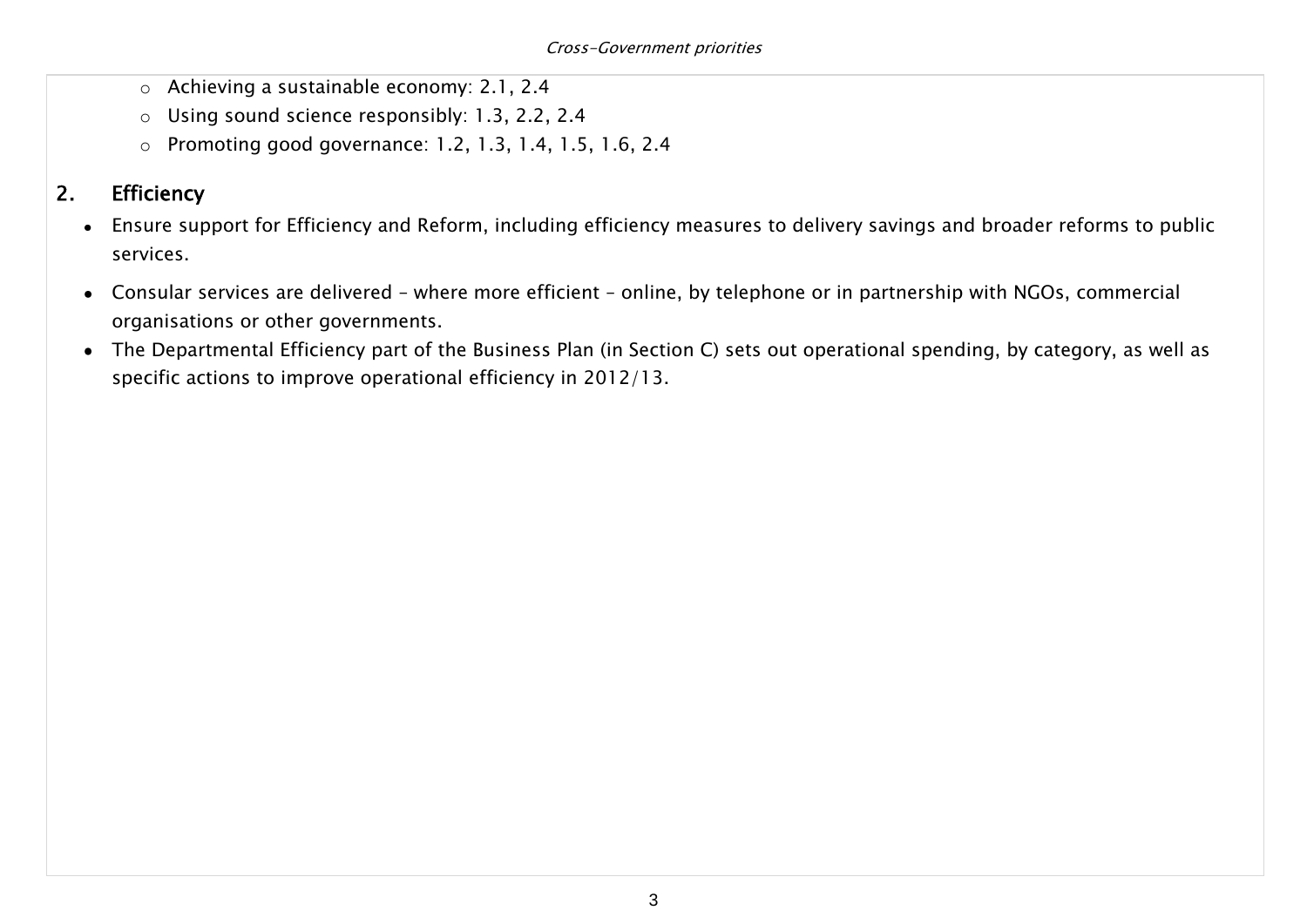# <span id="page-3-0"></span>Annex B) Additional departmental actions

This section contains additional significant actions that will be taken forward but which are not considered to be major structural reforms for the purpose of the 2012 Business Plan.

The Department"s objectives are in bold; the actions the Department will undertake are shown by the bullet points under each objective.

# Safeguard Britain"s national security

# UK plays a central role in international efforts to prevent the proliferation of weapons of mass destruction (WMD), including conventional weapons

- Support concerted international diplomatic efforts to build trust, confidence and consensus on non-proliferation and disarmament through existing international framework and conventions, including the Arms Trade Treaty Conference (July 2012), Middle East WMD Free Zone Conference, Chemical Weapons Convention Review Conference (May 2013) and NPT Review Conference (May 2015).
- Play a leading role in the international and biological security effort, including through leading on the information security strand of the 2012 Nuclear Security Summit.

# Support the Middle East Peace Process (MEPP), and implement actions vital for long term security and stability in the Middle East and North Africa region

- Provide political and financial support for the Palestinian Authority programme to build the institutions of a future Palestinian state in order to prepare for a two state solution and create a conducive environment for peace
- Support the process of transition to democratic government in Egypt and Tunisia, including on electoral reform and the development of political parties, and offer assistance to support the stabilisation of the Egyptian and Tunisian economies
- Play a leading role in the development of a peaceful and more democratic Libya within its existing international borders, including by working to ensure full implementation of all relevant UN Security Council resolutions and other international commitments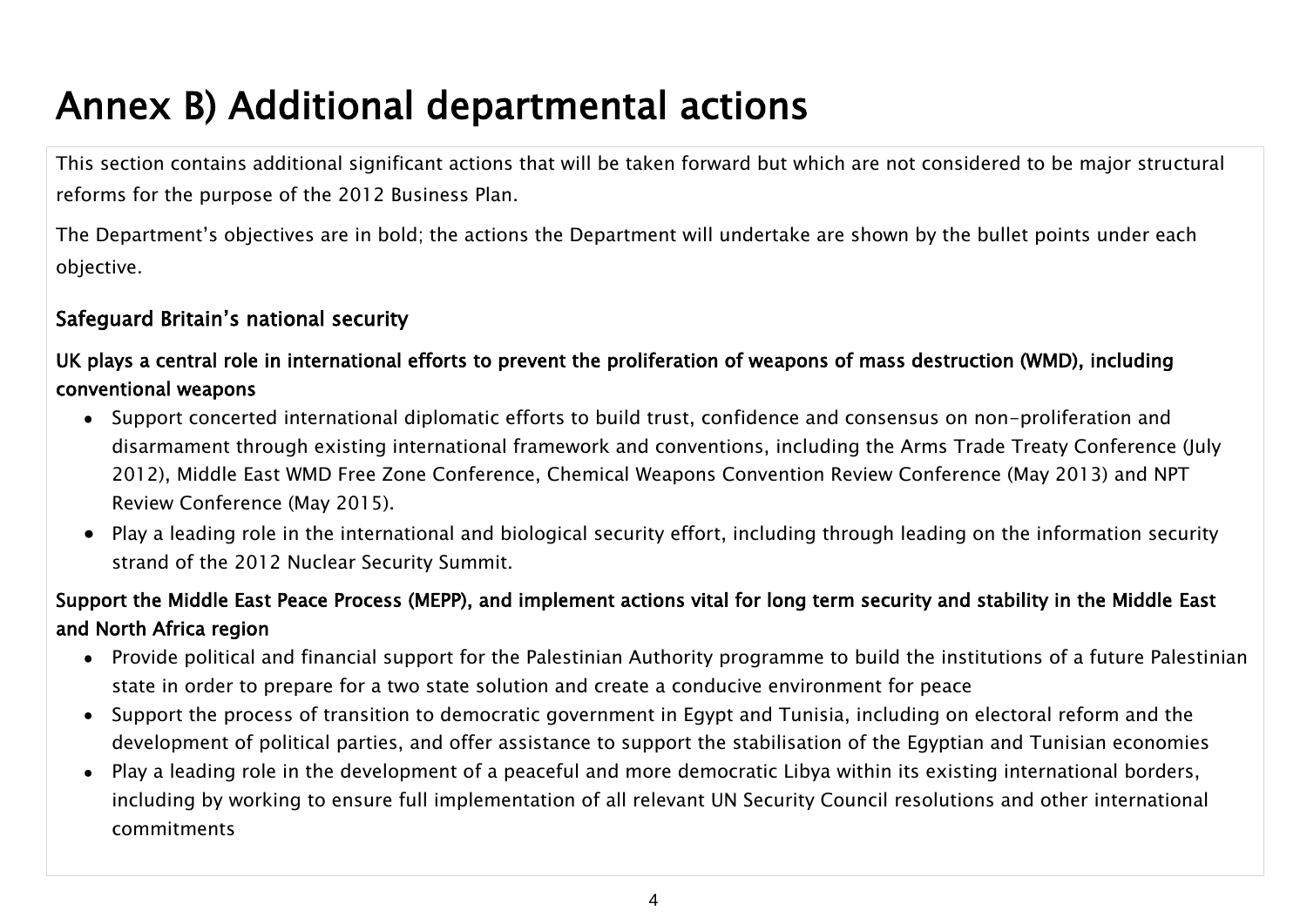#### Support reform of the UN Security Council, including permanent seats for Japan, India, Germany, Brazil and African representation

- Contribute to the early expansion of the UN Security Council
- Achieve successful Presidency of the UN Security Council in March 2012, raising profile of UK priority issues, including the events in the Middle East and North Africa over the last year; Somalia; human rights.
- Develop and implement an effective campaign for the UK"s re-election to the UN Human Rights Council, ahead of the election in June 2013.
- Support the MOJ on the UN"s four yearly review of the UK"s human rights record through the Universal Periodic Review process, ensuring that HMG"s engagement with the process supports our international human rights objectives and the UPR process as a whole.
- Work with UN partners to ensure all UN sanctions are effective, fully implemented and contain sufficient due process to resist legal challenges which could undermine UNSC authority and the ability of EU Member States to apply UN sanctions in future.

# Deliver the diplomatic contribution to the success of Britain"s effort in Afghanistan. Cement the National Security Council"s role in coordinating Afghanistan policy across government

- Work with international partners and the Afghan Government on the transition of security from ISAF to Afghan Security Forces by the end of 2014.
- Work with ISAF partners to encourage all to stay the course, maintaining a Force presence in Afghanistan during the transition process, and contributing to building the capacity of Afghan Security Forces

#### Restore the Government"s accountability on Afghanistan to Parliament and to the British people

Provide monthly written updates to Parliament, including reports on progress in the implementation of Kabul and London commitments

# Help to build a stable, democratic and increasingly prosperous Pakistan which takes effective action against terrorism; build an enhanced bilateral strategic relationship with Pakistan

- Build an enhanced bilateral strategic relationship that enables Pakistan to deal effectively with long-term challenges, and through this promote regional stability and combat violent extremism:
- The British Pakistan Foundation helps to deliver stronger people-to-people links between the UK and Pakistan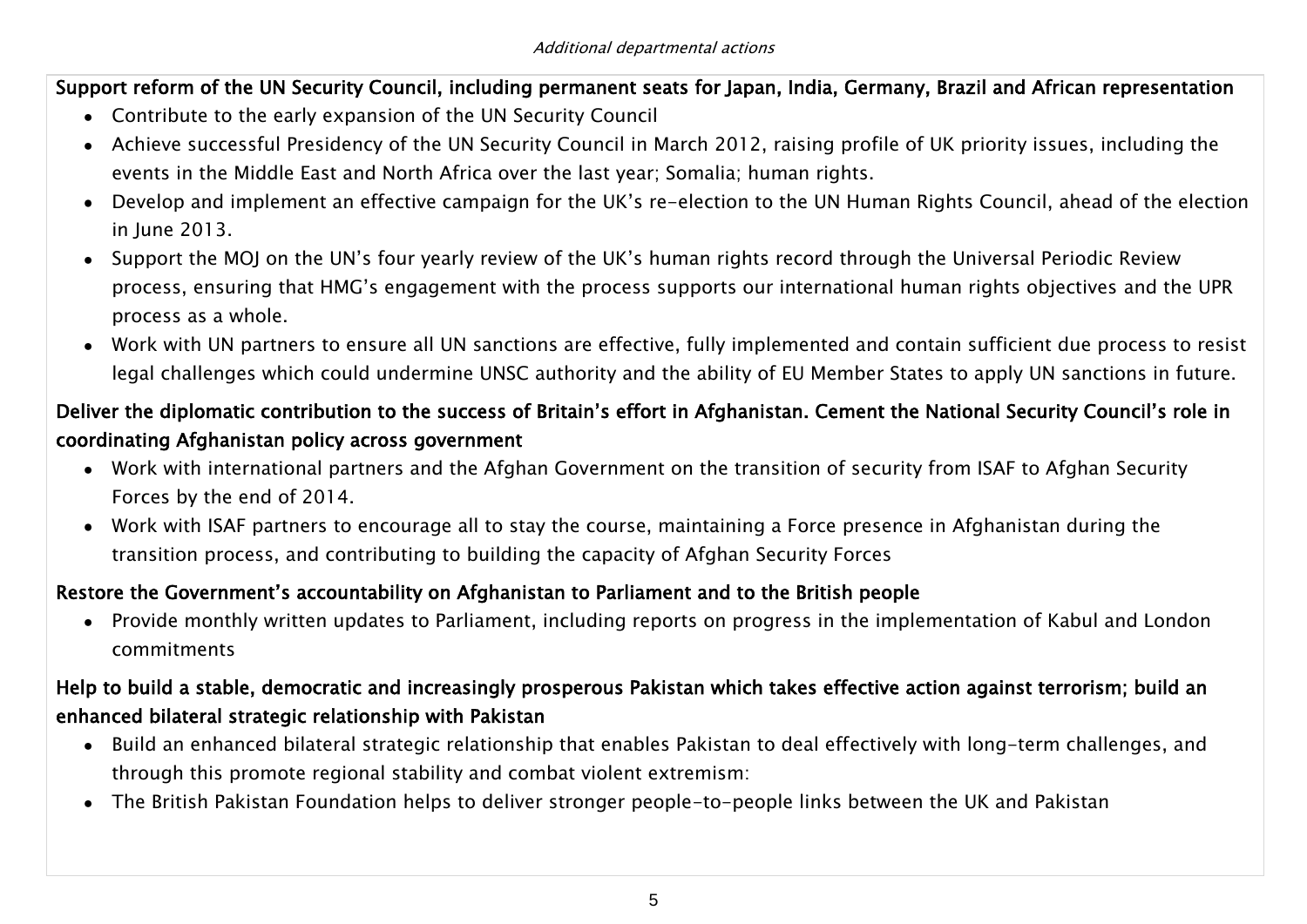- Set up and implement a programme of regular contacts, including visits, between the PM and other Ministers with their Pakistani counterparts
- Support Pakistan"s efforts to implement a package of reforms agreed with the International Financial Institutions
- Enhance practical co-operation through the CT Joint Working Group

# Building Britain"s Prosperity

#### Re-energise key bilateral relationships

- Prime Minister to visit Russia to recalibrate the bilateral relationship, building upon the fledgling UK/Russia Partnership for Modernisation, and developing further opportunities for broadly based co-operation where it is in our interests
- Inward visits aimed at thickening our relationships with and increasing our engagement with emerging powers in South East Asia
- Prime Minister to visit Brazil for G20 Summit and bilateral programme to reinforce bilateral relations and develop commercial opportunities.
- Deputy Prime Minister to visit Brazil for G20 Summit and bilateral programme to reinforce bilateral relations and develop commercial opportunities.
- Successfully re-launch UK-Caribbean relations on a more modern trade orientated footing at the Ministerial Forum to enable us better to take forward our security, prosperity and climate change objectives
- Implement UK/Turkey defence agreement signed during the State Visit in November 2011
- Further close co-operation with France on defence and foreign affairs; enhanced engagement with Germany, including initiatives on the Single Market and economic liberalisation; deepen relationships with Italy and Spain.

# Work with Commonwealth partners to reinvigorate it as a focus for promoting development, conflict prevention, human rights and trade

- Support the implementation of the Perth CHOGM modernisation mandates on delivering the Eminent Persons Report recommendations and reforming the Commonwealth Ministerial Action group.
- Support the modernisation of the Commonwealth Secretariat through reform, and delivery of the organisation"s strategic work plan for 2013 to 2015.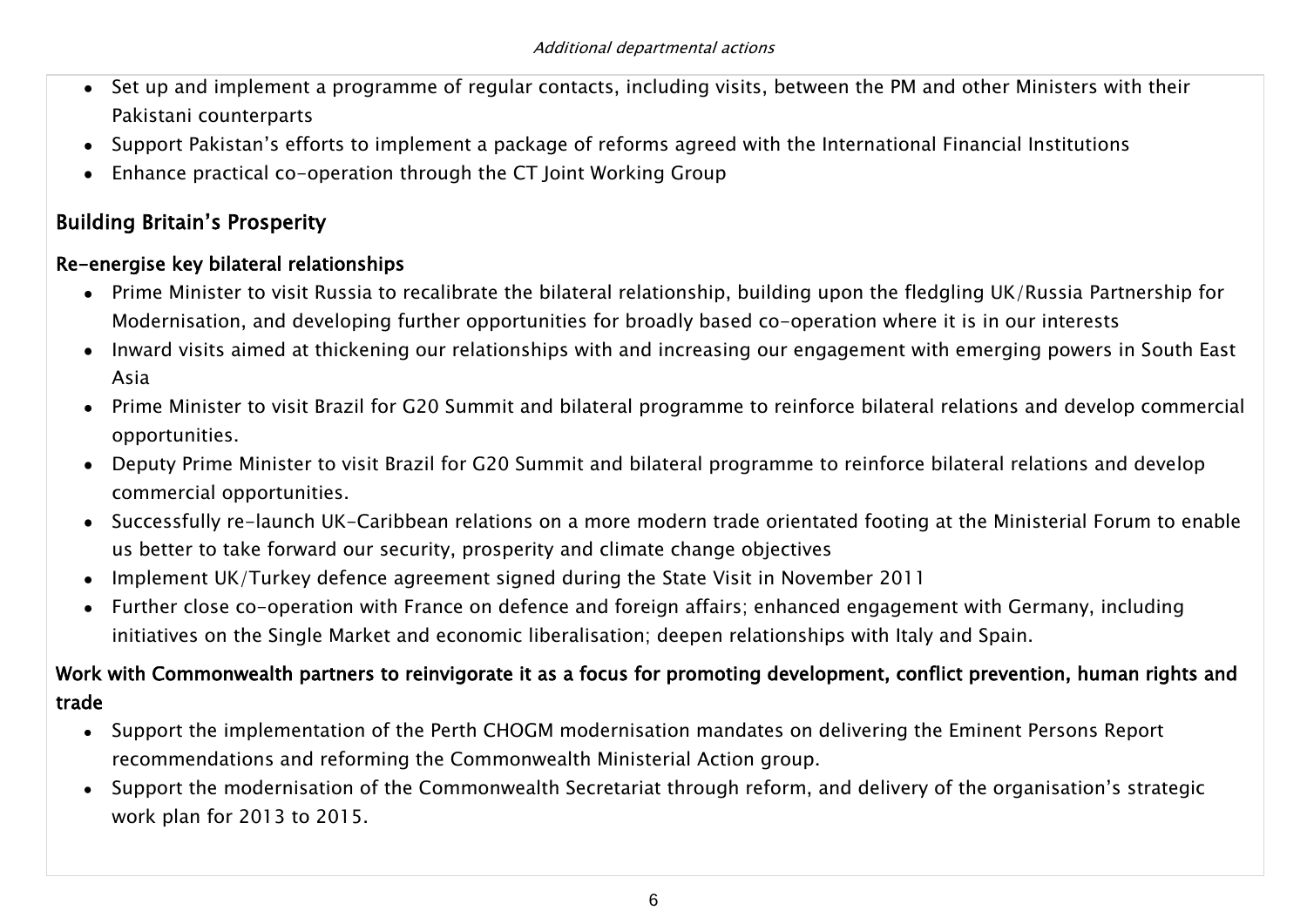Develop closer links between the FCO, UKTI, and the Commonwealth Business Council to promote trade and investment flows which create opportunities for UK business

#### Drive international action on climate change, putting the international Community on track for green growth

- Engage with US, Canada, Japan, African Union and Australia on national and global security risks of climate change, working with MOD and DECC
- Accelerate the global transition to a low carbon climate resilient economy, working with EU institutions and partners

#### Support further enlargement of the EU

- Work to build momentum in the accession process for all candidate countries, while maintaining integrity and credibility of enlargement process through robust conditionality. Specifically:
- Support progress towards Turkey"s EU accession, and work for deeper EU Turkey strategic relations through: working closely with EU member state counterparts and the European Commission; working with Turkey both bilaterally and at EU level to support progress in their domestic reform programme, enabling further chapters to be open; all parties involved in the Cyprus talks to achieve a solution – the key to unblocking Turkey"s accession process in the long term
- Support steady progress in Iceland"s EU accession negotiations, and encourage the Icelandic authorities to develop and maintain necessary reforms, end commercial whaling and resolve Icesave
- Support an EU future for Western Balkans region, once clear membership criteria are met. Support and encourage countries in the region to deliver reforms, including through the EU accession process; focusing on stability, democracy, rule of law, reconciliation, continued resolution of conflict legacy

#### Develop effective and democratic engagement with the EU

- Improve and enhance engagement with Parliament on EU business through Parliamentary Strategy, and enhanced scrutiny arrangements, including special arrangements for justice and home affairs.
- Introduce legislation to gain Parliamentary approval to ratify:
- Change to EU treaties supporting efforts to bring financial stability in the Eurozone by 1 January 2013;
- Protocols to the Lisbon Treaty put forward by the Czech and Irish peoples by 1 July 2013;
- Protocol to retain the current numbers of EU Commissioners before the new Commission is selected in 2014.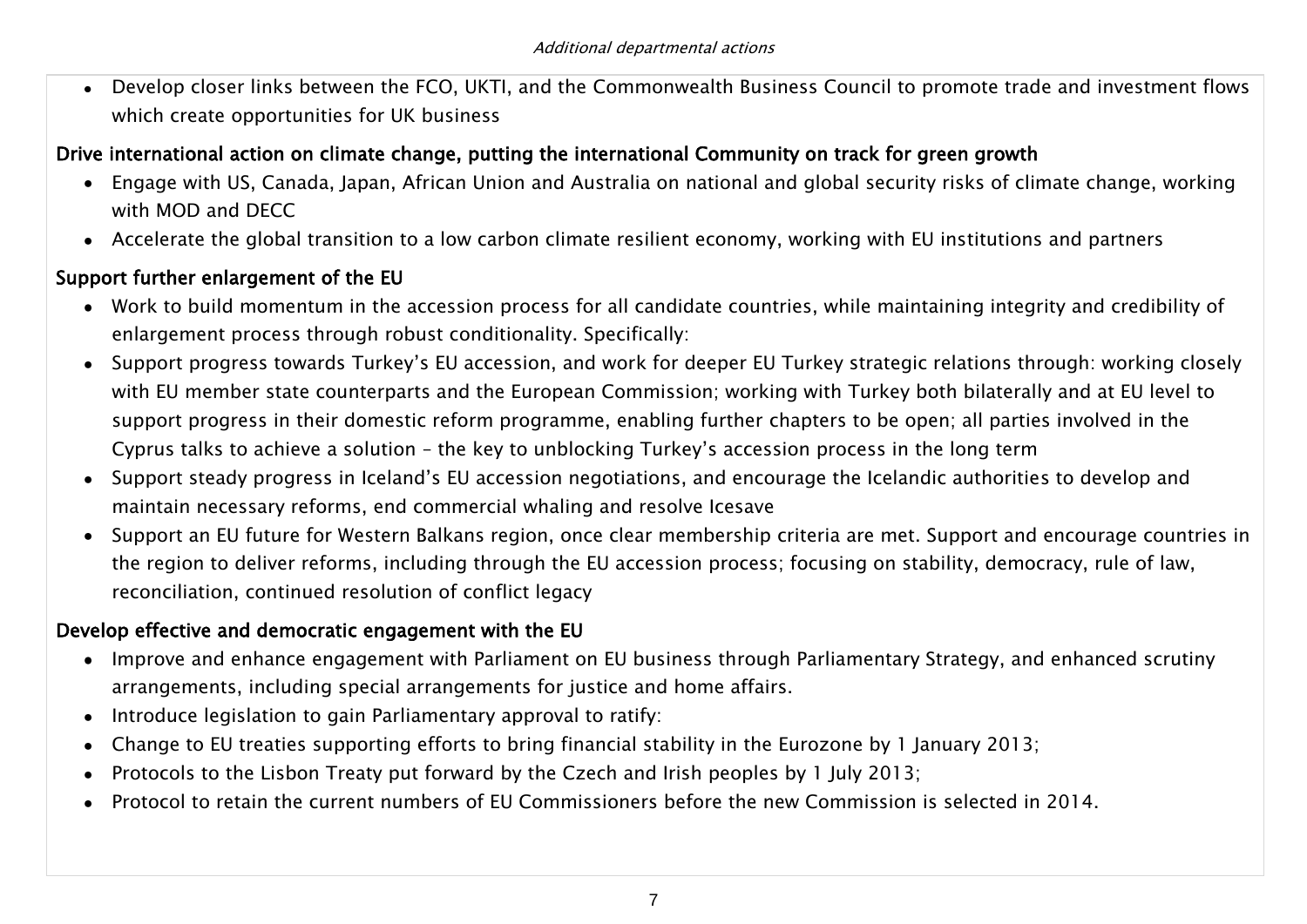#### Take an active and activist approach to foreign policy in the EU

- Seek tough and effective EU engagement on Iran
- Ensuring that 10% of EAS Assistant Director and above positions are filled by British nationals
- Influence EAS policies to ensure they support UK security and prosperity and values (the EU only acts where mandated to do so by Treaties

#### Work with other government departments to advance Britain"s interests by proactive engagement on key EU priorities

- Extend the internal market, energy security and liberalisation; promote global free trade with a special regard for global poverty alleviation and coordinated action to build a low carbon economy and avoid dangerous climate change. Specifically:
- Implement the Energy Third Package effectively
- Promote and deliver growth enhancing legislation in the Single Market Act and the Single Market Act 2 Ensure that the British perspective is reflected in EU institutions by increasing the number of British nationals entering EU institutions

# Develop a long term programme to enhance UK 'soft power', co-ordinated by the NSC

- Align the work of the British Council and BBC World Service with this programme
- Promote and project UK values to ensure that the UK models and upholds legal obligations robustly and without scope for abuse, including on universal jurisdiction.
- Support a lasting reform process in Burma through:
- Delivering a programme of visits and training to share UK experience of parliamentary democracy
- Delivering a programme of £200,000 development assistance focussed on supporting the reform process in Burma.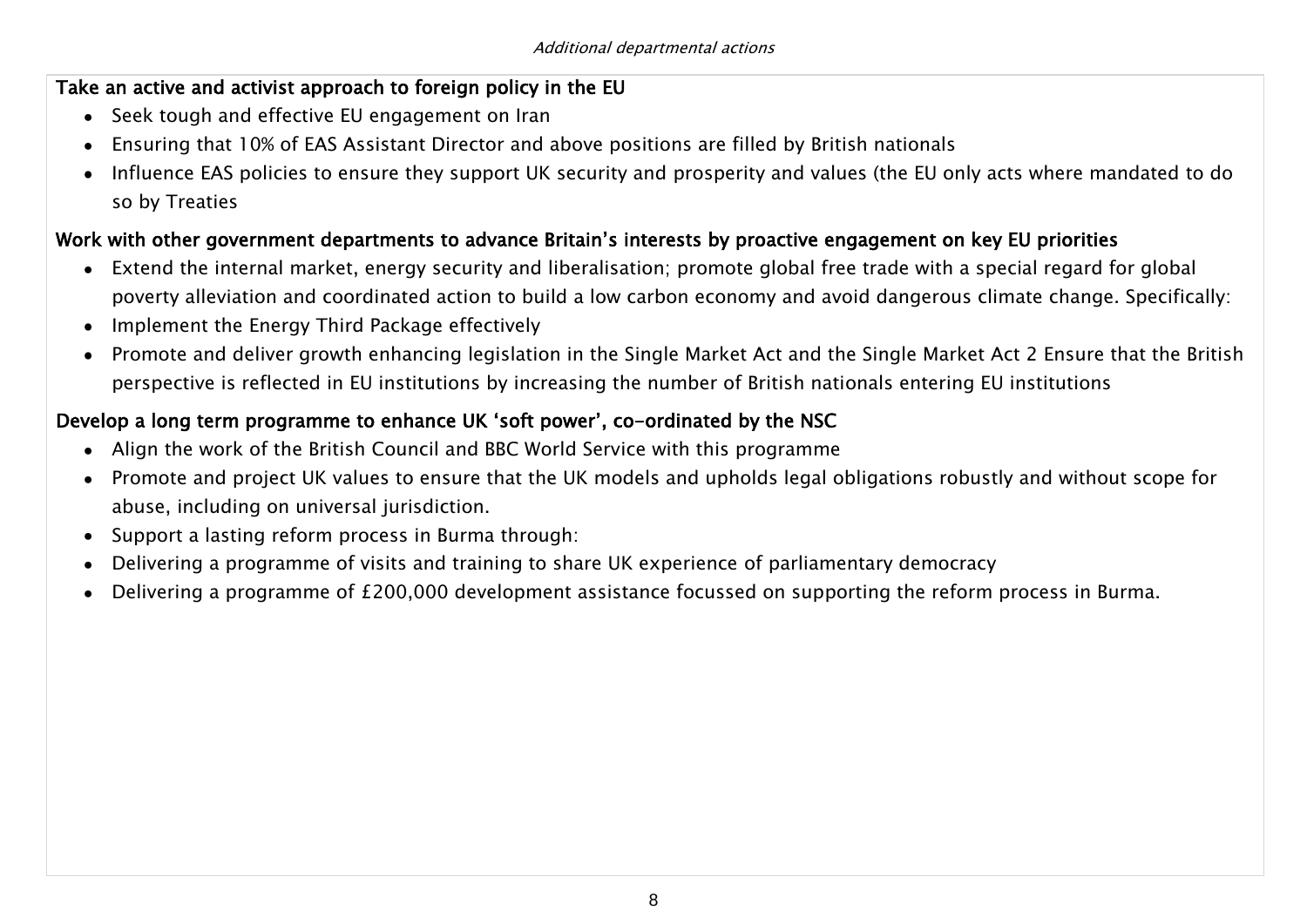# <span id="page-8-0"></span>Annex C) Completed structural reform actions

Completed actions from the 2011 business plan are shown below against each Coalition priority.

# Safeguard Britain"s national security

# Ensure that the UK plays a central role in international efforts to prevent the proliferation of weapons of mass destruction (WMD), including conventional weapons

- Announce upper limit of UK nuclear stockpile
- Review UK declaratory policy as part of the SDSR and begin implementation

# Support the Middle East Peace Process (MEPP) and implement actions vital for long-term security and stability in the Middle East and North Africa region

- Secure a return to US led negotiations on the MEPP, based on clear parameters supported by the international community, in order to deliver a framework agreement within 12 months then leading to a sovereign and independent Palestinian State living in peace with Israel
- Continue to press for an end to Israeli settlement construction in close co-ordination with the US and key partners in order to preserve a two state solution
- Play a leading role within the international community to secure change on the ground in Gaza, including acceleration of imports needed for core reconstruction and greater movement of goods and people in order to revitalise the economy
- Host an international conference on Libya

# Develop a new strategy for the Overseas Territories which provides more effective support for their development, better risk management and is agreed by the whole UK Government

Conduct a comprehensive review of the UK's policies towards the Overseas Territories, gain endorsement of a new Strategy for the Overseas Territories by the National Security Council and begin to implement

#### Support reform of the UN Security Council, including permanent seats for Japan, India, Germany, Brazil and African representation

Work with UN partners to achieve significant progress towards an intermediate model for UN Security Council reform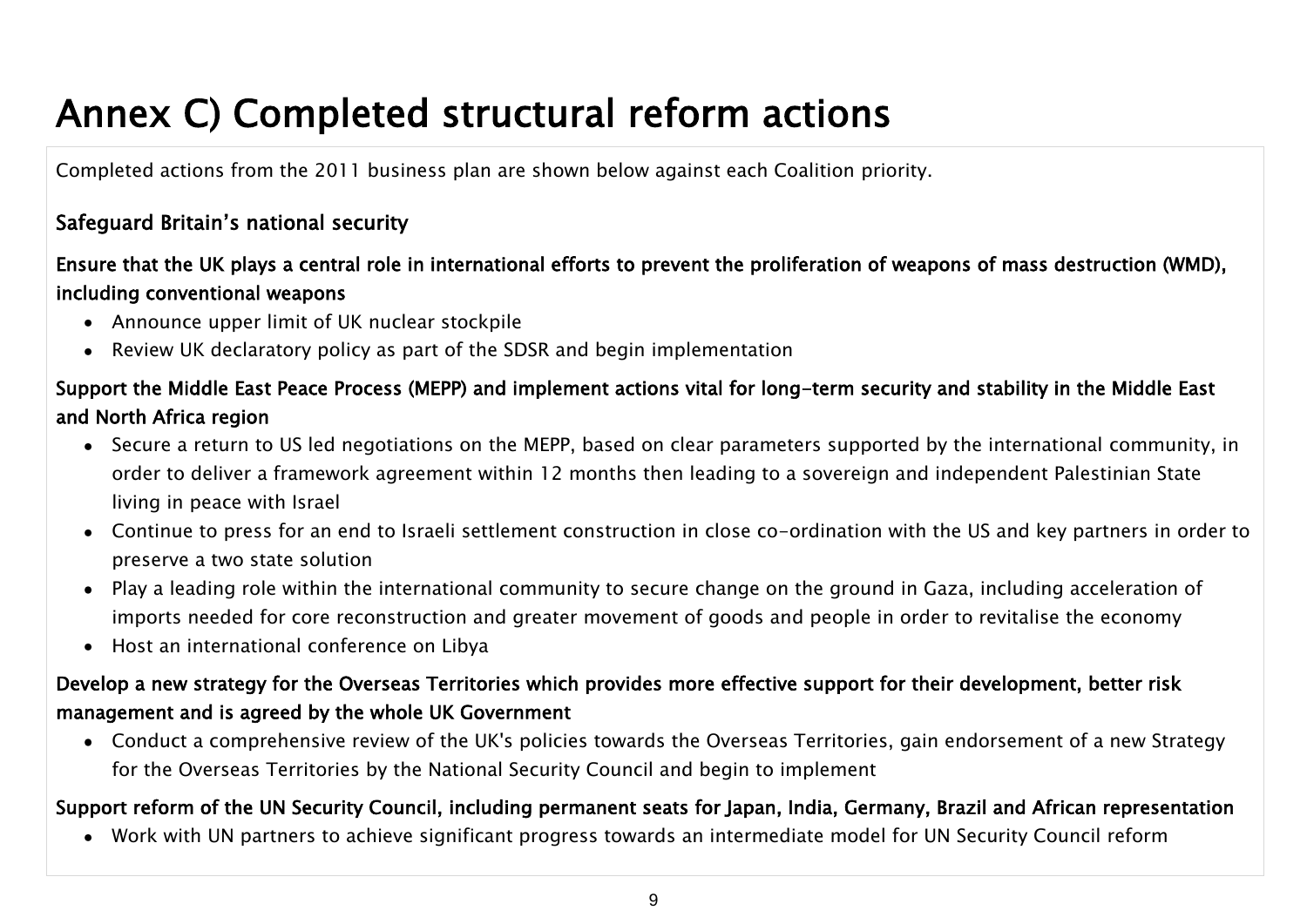#### Cement the National Security Council"s role in coordinating Afghanistan policy across government

- Work for a political process to be underway by the time of the first International Security Assistance Force (ISAF) troop withdrawals
- Attend NATO Summit and commit to a way forward on transition, with the first phase beginning in early 2011
- Work with international partners to align efforts, including (a) the United States, (b) NATO, (c) UN, (d) regional countries such as Pakistan, India and Saudi Arabia, and (e) the EU
- Work with the Afghan Government and international partners to deliver a successful Bonn conference which covers transition and political issues
- Support Turkey in its preparations for an October conference to improve regional cooperation on Afghanistan
- Progress regional delivery of economic cooperation projects, using the Regional Economic Cooperation Conferences on Afghanistan

#### Restore the Government"s accountability on Afghanistan to Parliament and the British people

Present first quarterly oral report to Parliament including reports on progress in the implementation of Kabul and London commitments

# Help to build a stable, democratic and increasingly prosperous Pakistan which takes effective action against terrorism; build an enhanced bilateral strategic relationship with Pakistan

- PM launches the first round of the UK-Pakistan Strategic Dialogue with President Zardari
- Prepare the ground for a successful Friends of Democratic Pakistan Ministerial Meeting
- Strengthen the EU"s relationship with Pakistan, including through: the delivery of preferential market access (GSP+), increased development assistance, and high-level contacts
- Work in partnership with Pakistan to tackle terrorist threats, including a high level diplomatic engagement and Ministerial visits, and a programme of counter-terrorism assistance to help the Pakistan government to disrupt terrorist activity

# Establish the National Security Council (NSC) to drive cross-government decision making

- Convene the first meeting of the NSC
- Establish cross-departmental teams to support the NSC
- Institutionalise cross-departmental working on the whole range of national security issues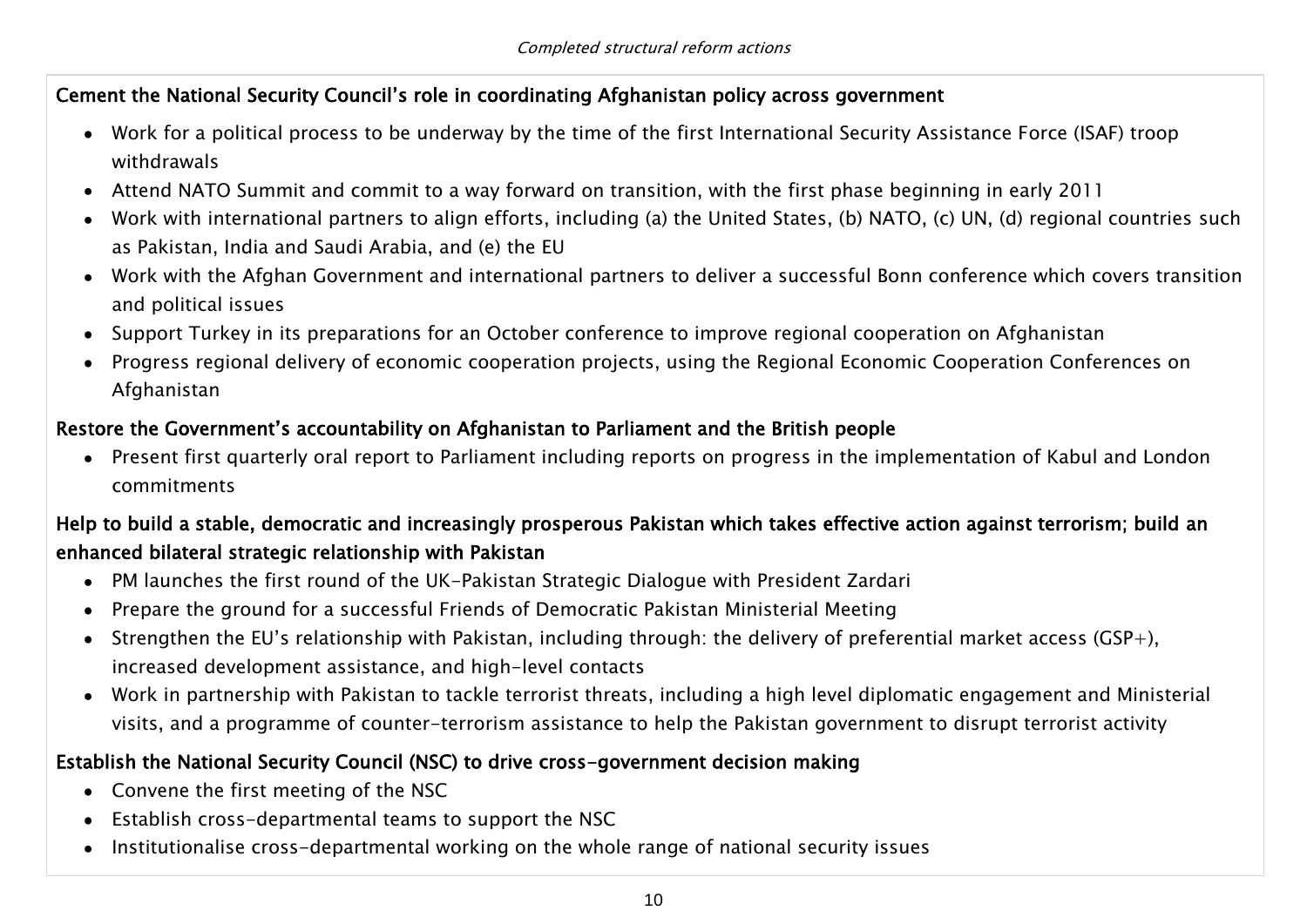Contribute to the Strategic Defence and Security Review (SDSR), including the National Security Strategy (NSS), to set out clear guidelines for UK foreign policy and the decisions that flow from it

- Determine how best to leverage the UK"s natural advantages in intelligence, defence diplomacy, development and technological know-how to ensure that the UK is able to pursue its national interest through a distinctive British Foreign Policy, and remains valued by its allies
- Work to ensure that the SDSR is foreign policy-led and forms the basis for the thinking of the entire British government

#### Implement aspects of the SDSR

Organise an international conference on cyber security in 2011

# Building Britain"s Prosperity

# Achieve a more commercially minded FCO and lead that thinking across government, working with domestic departments to lobby for British business overseas and inward investment into the UK

- Work with UK Trade & Investment to:
- Establish a commercial diplomacy taskforce
- Publish strategy to set out how the FCO achieves a more commercially-minded culture

#### Review UK bilateral relationships and overseas footprint

- Establish an Emerging Powers Sub-Committee of the National Security Council, tasked with considering matters relating to the UK"s relations with emerging international powers
- Develop cross-government strategies for priority emerging powers

#### Re-energise key bilateral relationships

- Establish a new "enhanced partnership" with India, and seek closer engagement with China, Brazil, South East Asia and other emerging economies, including:
- Foreign Secretary to make an early visit to Japan and China
- Prime Minister to visit Turkey, India and China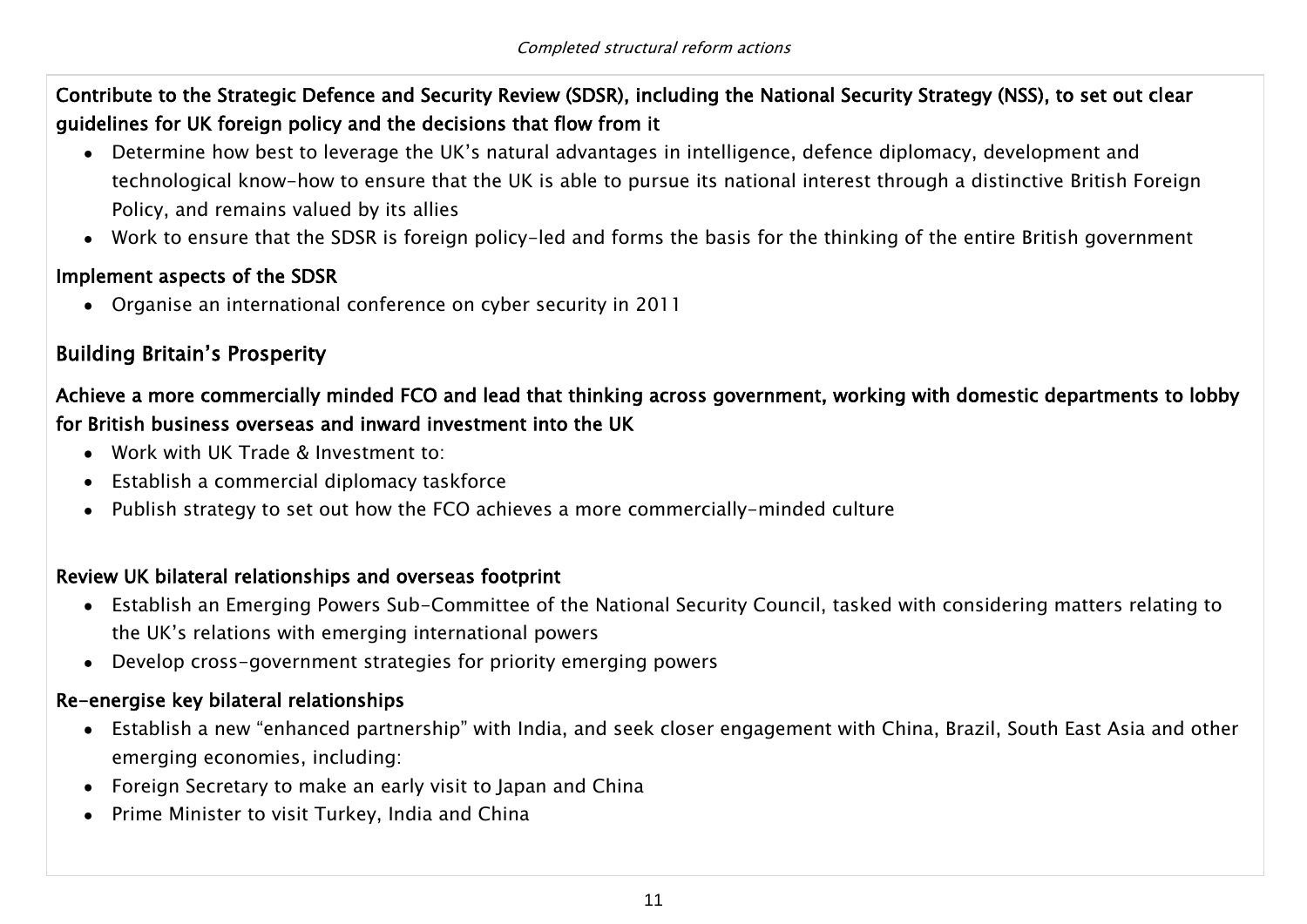- Further develop the relationship with India through Ministerial and senior level engagement including through the CEO Forum, British India Infrastructure Group; Strategic Dialogue; Economic and Financial Dialogue, NSA Talks; CT working groups; UK India round table etc to prepare for 2011 UK India Summit
- Conclude strategic partnership with Vietnam
- Hold first Foreign Secretary visit to Australia since 19994
- Prime Minister to visit Russia to recalibrate the bilateral relationship, building on the fledgling UK-Russia knowledge partnership, and developing further opportunities for broadly based-co-operation where it is in our interests
- Deputy Prime Minister to visit Mexico to reinforce bilateral relations and develop commercial opportunities
- Run successful public diplomacy campaigns on prosperity in the key emerging powers
- Work with the British Council to mount the "Going Global" biennial education conference to promote the UK as a destination for international students
- Deliver immediate priorities and establish strategic relationships with all six Gulf states
- Prime Minister to visit the US
- US President"s State visit to the United Kingdom
- Successfully re-launch UK-Caribbean relations on a more modern trade orientated footing at the Ministerial Forum to enable us better to take forward our security, prosperity and climate change objectives

# Work with Commonwealth partners to reinvigorate it as a focus for promoting development, conflict prevention, human rights and trade

- Support the Eminent Persons Group in the production of their report
- Support the launch of a reinvigorated Commonwealth at the Commonwealth Heads of Government meeting

#### Drive international action on climate change, putting the international Community on track for green growth

- Work with the Department of Energy and Climate Change (DECC) to agree an action plan with China"s National Development and Reform Commission to implement the UK/Chinese Memorandum of Understanding on Low Carbon Co-operation (signed January 2011), taking forward a three year programme of collaboration in three Chinese low carbon pilot cities and provinces
- Secure continued commitment to ambitious action on climate change via a G8 Summit agenda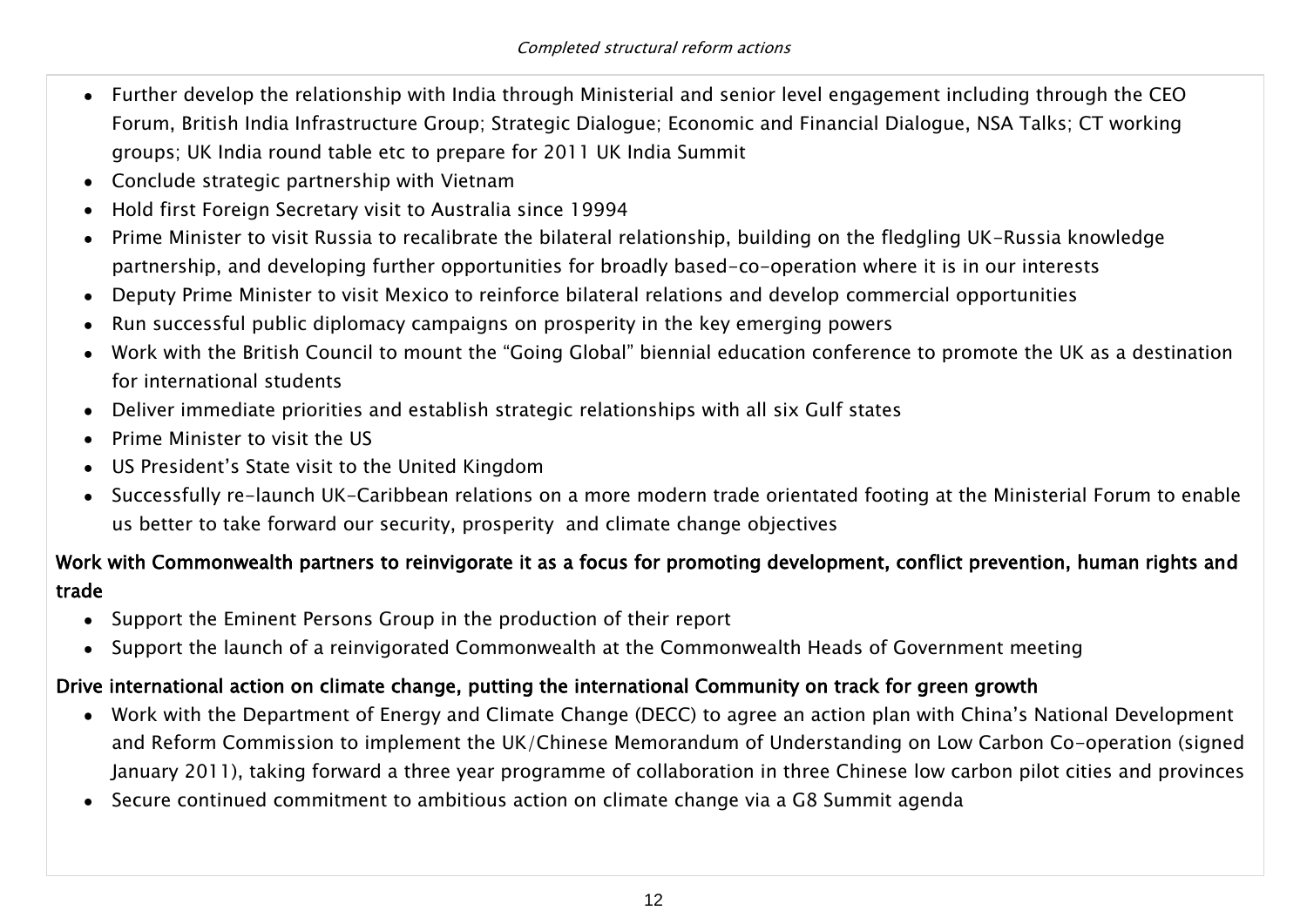- Work with DECC to support Ministerial visit to India as part of continued co-operation on low carbon growth, trade and investment
- Work through G20 Summit to reconfirm commitments to low carbon growth, provision of climate finance and reduction of fossil fuel subsidies
- Work for a comprehensive global agreement on climate change, including securing significant progress at the UN Framework Convention on Climate Change negotiations in Cancun and South Africa
- Use UK"s hosting of Clean Energy Ministerial in April 2012 to boost political support for low-carbon energy production and to promote UK as a global leader in the field

#### Develop effective and democratic engagement with the EU

- Establish a Cabinet European Affairs Committee to consider EU issues
- Announce the results of the examination of the case for a UK Sovereignty Bill, and implement the decision by including a sovereignty clause in the European Union Bill
- Introduce the European Union Bill into Parliament to:
- Build on the 1972 European Communities Act so that any proposed future treaty that transferred areas of power, or competencies, would be subject to a referendum on that treaty (a referendum lock)
- Ensure that the use of any passerelle would require primary legislation

# Take an active and activist approach to foreign policy in the EU

- Push for a renewed European Neighbourhood Policy which can offer incentives for political reform in partner countries, especially those in transition
- Work to promote stability in the Western Balkans
- Set out Government vision for policy in the region
- Contribute to the UN General Assembly on Kosovo
- Agree the establishment of an EU external action service (EAS) which is an effective complement to member states policies and acts within the treaties
- Develop a clear vision for a more effective and efficient EU Common Security and Defence Policy which makes better use of existing resources and structures to maximize value for money and deliver greater effect on the ground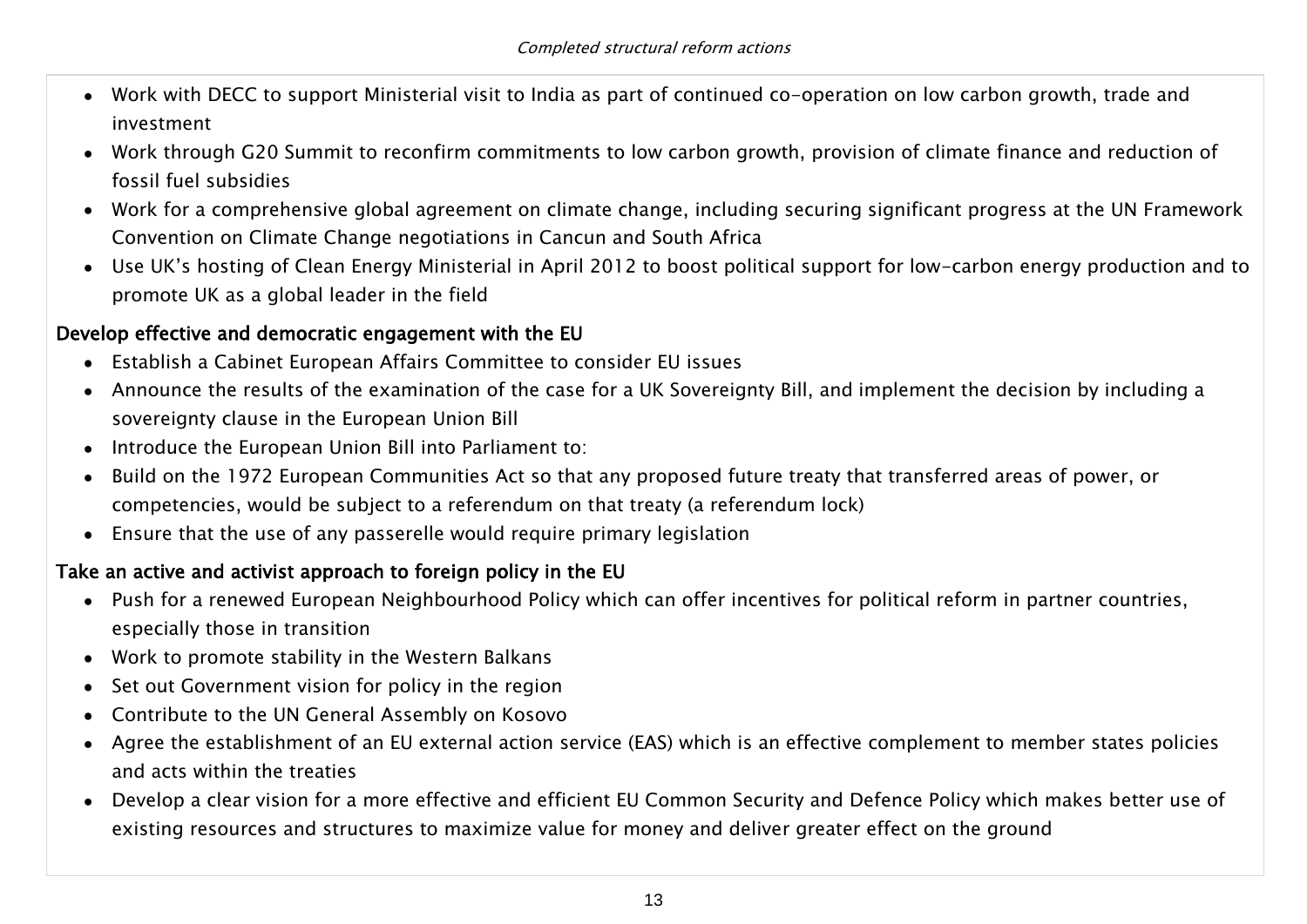#### Work with other government departments to advance Britain"s interests by proactive engagement on key EU priorities

- Agree a new EU Energy Strategy that meets UK objectives on low carbon growth and energy security
- Agree a more ambitious EU Trade Strategy, and a more strategic and co-ordinated HMG approach to key trade relationships and the Doha Development Agenda
- Promote a greater development component in the G20 agenda
- Encourage a strong EU position in the UN Framework Convention on Climate Change negotiations in Cancun and South Africa
- Make Whitehall and the UK Permanent Representation to the EU more effective in advancing British interests in the EU, by establishing new cross-government structures to enhance coordination, including a European Affairs Committee.

#### Develop a long term programme to enhance UK 'soft power', co-ordinated by the NSC

- Work with other government departments to agree a joint approach to enhance British "soft power" that uses all our national instruments, including business and a world-class programme of aid
- Agree UK Gulf Initiative to strengthen regional security and to improve commercial, economic, cultural and educational ties
- Set out an Arab Partnership agenda shaping UK and international policy impact across the Middle East and North Africa region
- Develop a long-term strategy of "soft power" in Afghanistan and Pakistan
- Devise a strategy to enhance: (a) the impact of UK contribution to conflict prevention, (b) the impact of UK educational scholarships, (c) the impact of the British Council and BBC World Service, (d) links with democratic political parties overseas, and (e) the impact of the UK"s promotion of human rights (f) the impact of UK"s defence engagement in the achievement of wider-HMG objectives
- Under the UK Chairmanship of the Council of Europe (CoE), work closely with the Ministry of Justice to agree a declaration among CoE member states on a package of reforms for the European Court of Human Rights, to help make it better able to effectively address abuses of human rights across Europe

#### Assess the merits of a Quadrennial Diplomacy and Development Review

Work with the NSC to assess whether a review is needed to improve the coherence and impact of UK aid diplomacy overseas.